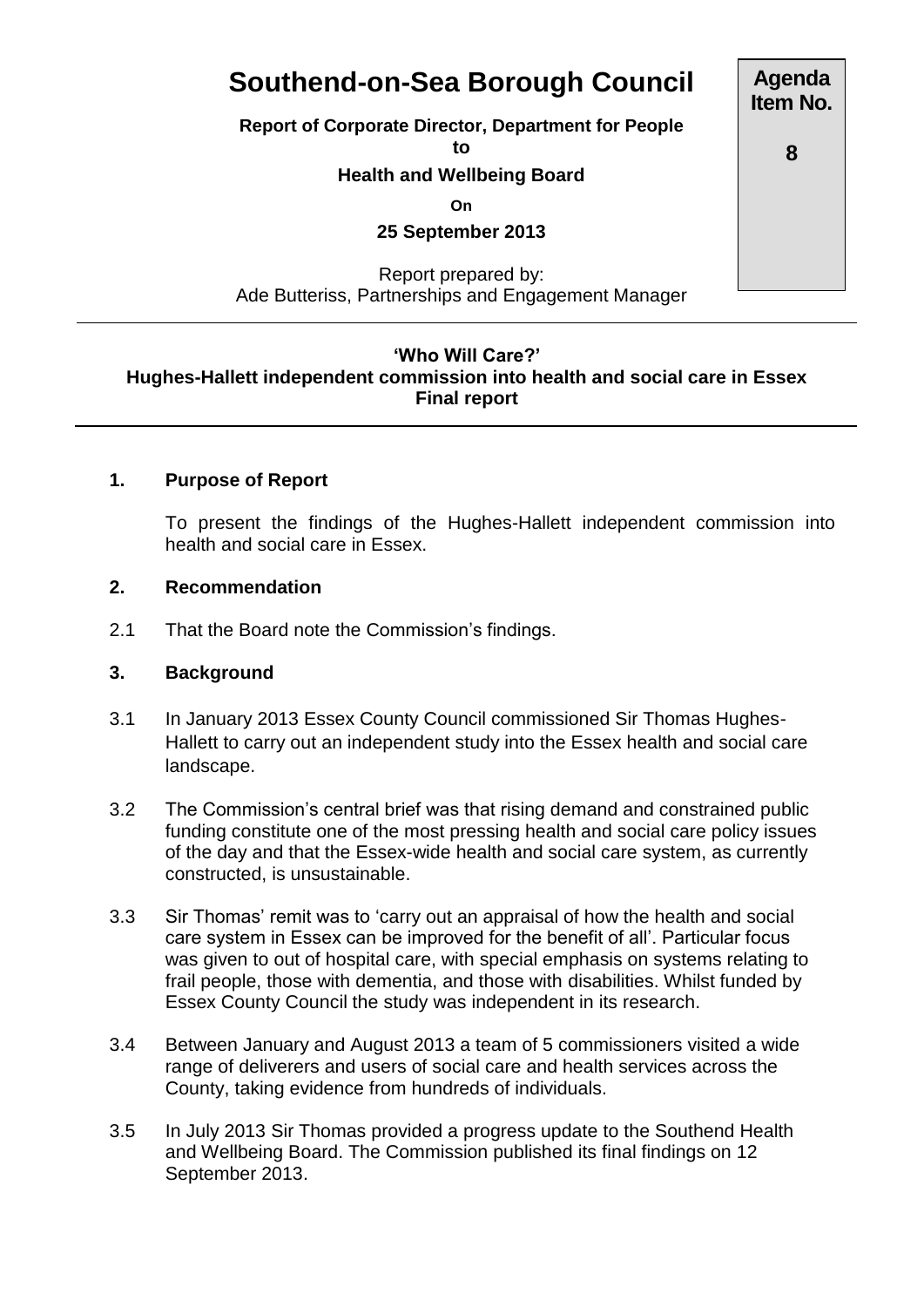#### **4. Findings**

4.1 The Commission's final report makes the following key recommendations;

**[Agree a new understanding between the public sector and the people of](http://www.essexpartnershipportal.org/pages/index.php?page=our-first-solution)  [Essex](http://www.essexpartnershipportal.org/pages/index.php?page=our-first-solution)** – by being up-front and honest about the realities, responsibilities and costs of care.

**[Prevent unnecessary crises in care](http://www.essexpartnershipportal.org/pages/index.php?page=our-second-solution)** – by changing the focus of care from treating disease and chronic conditions to supporting individuals earlier.

**Mobilise community resources** – by acknowledging that local approaches and local understanding can deliver care, support, value, and greater independence.

**[Use data and technology to the advantage of the people of Essex](http://www.essexpartnershipportal.org/pages/index.php?page=our-fourth-solution)** – by adopting tools and techniques that better support independent living, self-care, and co-ordination and give more convenient access to good advice.

**[Ensure clear leadership, vision and accountability](http://www.essexpartnershipportal.org/pages/index.php?page=our-fifth-solution)** – by bringing together key partners from the public, private and voluntary sectors to deliver coordinated and convenient care for us all.

The full report can be found at **Appendix A.**

#### **5. Next steps**

5.1 Essex County Council have yet to formally respond to the recommendations. However it is suggested that the report's findings form a central area of discussion at a proposed joint Southend, Thurrock and Essex Health & Wellbeing Board seminar currently being planned for winter 2013.

#### **6. Corporate Implications**

- 6.1 Contribution to Council's Vision and Critical Priorities becoming an excellent and high performing organisation.
- 6.2 Financial Implications potential cross partnership savings should recommendations are implemented
- 6.3 Legal Implications to be determined, dependent on adoption of recommendations.
- 6.4 People Implications none at present
- 6.5 Property Implications none at present.
- 6.6 Consultation with other officers.
- 6.7 Equalities Impact Assessment none at present.
- 6.8 Risk Assessment none at present.